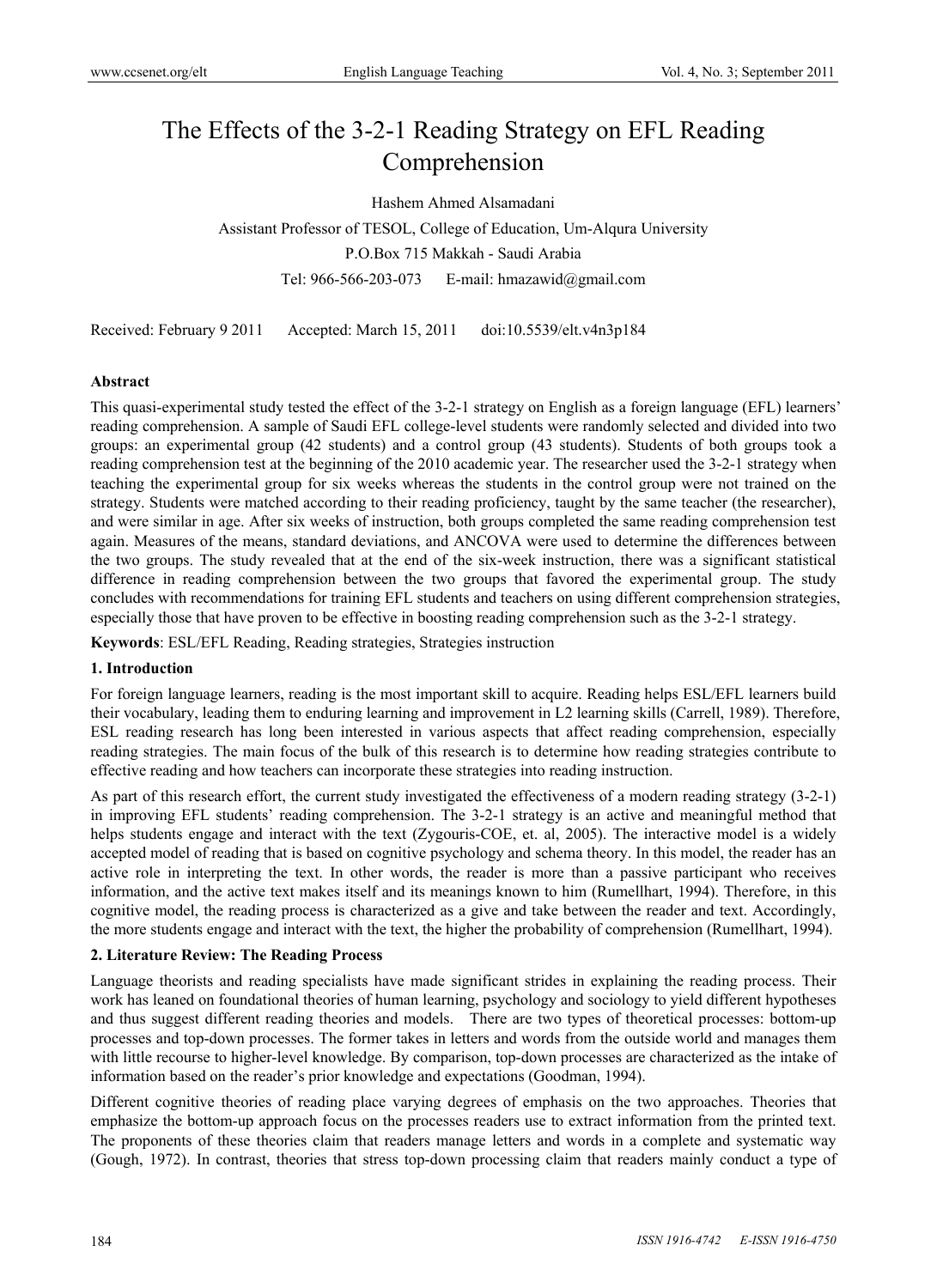hypotheses testing regarding words they will encounter and then take in only enough visual information to test their hypotheses (Goodman, 1967; Smith, 1971).

From another perspective, Dugan (1997) explains reading through a social constructivist view. Effective reading in Dugan's model depends on creating a learning environment in which readers can learn from each other in what Dugan calls Transactional Literature Discussions (TLD). In TLD, teachers and students collaborate to build upon each other's responses and to deepen their understanding of the text. Through group previews and prediction making, reading and thinking aloud, "wondering on paper", group discussions and reflections, free writing, and group reviews, Dugan creates an instructional approach that promotes reading as a complex and on-going process of meaning making, response and reflection.

However, the interactive model appears to be the most promising in explaining the reading process. The model encompasses different types of first-language and second-language reading, incorporates both bottom-up and top-down processes, and recognizes the contribution of both the reader and the text (Grabe, 1991). The interactive model also recognizes reader variables such as background knowledge, prediction, and other global reading processes, which are unaccounted for in bottom-up models but accounted for in all aspects of in top-down reading models.

## *2.1 Reading Strategy Instruction*

Garner (1987) defined a strategy as "generally deliberate activities undertaken by active learners, many times to remedy perceived cognitive failure" (p. 50). Moreover, Paris et al. (1983) defined a strategy as considerable, deliberate actions or skills. Reading research has proven that skilled readers possess a number of flexible and teachable comprehension strategies that they utilize before, during, and after reading (Baker & Brown, 1984). In this regard, Houtveen et al. (2007) reported that strategy use positively affected reading comprehension. They found that teachers who applied superior metacognitive strategy instruction produced students who made greater progress in metacognitive knowledge. Furthermore, Houtveen et al. (2007) found that students who were trained in the use of reading strategies had substantially better reading comprehension results than those who were not trained. The overall conclusion was that teachers can teach their students metacognitive skills and that these skills will in turn lead to better results in reading comprehension (Houtveen et al., 2007).

Moreover, Wilhelm and Li (2008) state that "Effective readers appear to employ: i) bottom-up processes, ii) top-down processes, iii) use of schema, and iv) reader-text interaction" (p. 97). Therefore, when teaching reading, EFL teachers should help students acquire a global understanding of the text before tackling the text at lower levels, i.e., the sentence level and paragraph level. Additionally, reading strategy instruction helps students learn how effective they are in their use of reading strategies (Wilhelm & Li, 2008).

Therefore, "For most second language learners who are already literate in a previous language, reading comprehension is primarily a matter of developing appropriate and efficient comprehension strategies" (Wilhelm & Li, 2008, p. 291). Brown (2001) suggests that EFL teachers should emphasize using both bottom-up and top-down strategies according to students' needs and levels. Through this method, reading instruction helps students understand that reading is an interaction between the reader and writer (Vacca & Vacca, 2005). The reader draws upon background knowledge and language skills to process the ideas of others.

Many researchers have attempted to foster improved metacognition and comprehension through the direct instruction of strategies. Studies conducted on reading instruction and reading strategies indicated that non-proficient L1 and L2 readers either do not possess knowledge about strategies or mainly engage in bottom-up strategies. Other studies such as that by Alsamadani (2009) indicate that the quality of reading strategies is vital, whereas the quantity of reading strategies used while reading does not guarantee greater reading comprehension. All of these studies suggest that reading teachers can teach their students to use quality strategies not only to improve their reading comprehension, but also to increase awareness of their own performance as they read.

Research findings also support the teaching of specific strategies to improve reading comprehension (Anderson & Roit, 1993; Block, 1993; Deshler & Schumaker, 1993). Brown (2001) and Mikulechy (1990) have listed some of these strategies including, but not limited to, automatic decoding, identifying genre, questioning, skimming, and finding the topic sentence and the main idea. EFL teachers should not only teach how to use strategies, but also when and why strategies are used in a certain context. Garner (1990) emphasized the importance of teaching metacognitive skills (conditional knowledge) in strategic reading behavior. A reader's metacognitive knowledge about reading includes an awareness of a variety of reading strategies (Sheorey & Mokhtari, 2001). Sheorey and Mokhtari (2001) state that "It is the combination of conscious awareness of the strategic reading processes and the actual utilization of reading strategies that distinguishes the skilled from the unskilled readers" (p. 433).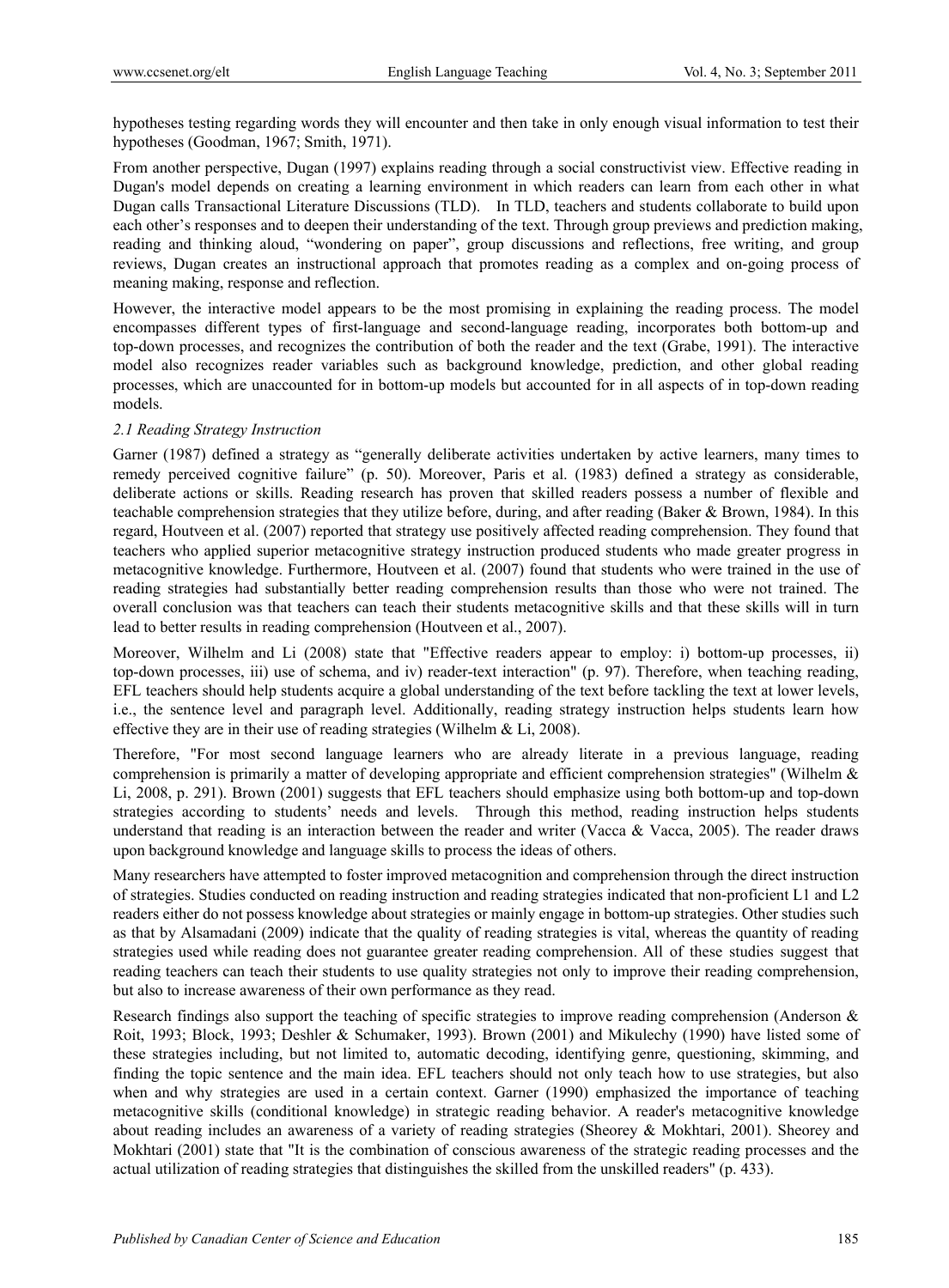Therefore, it is argued that learners' failure or success in using strategies depends on the setting in which these strategies are learned. Without knowing when and why to apply a specific strategy, reading cannot be flexible and adaptive (Paris et al., 1991). Strategic readers are not characterized by how many tactics they use, but rather by the quality and selection of reading strategies that fit the text, the purpose of reading, and the time and place of reading (Paris et al., 1991; Alsamadani, 2009).

The goal of the current study was to add to this body of research. The 3-2-1 strategy is a multi-strategy because it involves more than one strategy. It entails creating what Dugan (1997) calls "Transformational Literature Discussion", in which students learn from each other. The strategy also includes monitoring comprehension strategies, in which students summarize the main ideas of the text, find the two most important ideas, and share these ideas with their classmates. Finally, the 3-2-1 reading strategy involves training students on recalling what was read by summarizing the three most important points in the text. Additional information regarding the steps of the 3-2-1 strategy is presented in the following section.

#### *2.2 Steps of 3-2-1 Reading Strategy*

Among the interactive reading strategies, the 3-2-1 strategy helps students participate by summarizing ideas from the text, encourages them to think independently and invites them to become personally engaged in the text. Students can use the 3-2-1 strategy either while or after reading a textbook, a novel, an article, or other instructional text. The 3-2-1 strategy consists of the following three stages.

First, the student must discover three (3) items in the text that he/she read. This is an effective way for reading teachers to tackle the problem of passive participation from students. During this first step, students summarize and cite three different major points or details they found while reading the passage (Bergman, 1992). In doing so, students are encouraged to pay particular attention to what they read by identifying key facts and sharing their understandings of the text by writing and explaining meaning in their own words.

Second**,** students are asked to share two of the three interesting items that they have identified. The possibilities for items of interest in the texts are endless (Zygouris-COE, et al., 2005). However, this step sets the limit at two items to teach and train students how to summarize and then pick the most interesting things that they found in the text.

Finally**,** students write one question about the text. Students can ask factual questions, clarify their understanding of the sequence of events, and verify their general understanding of the reading. Here, students practice active questioning by becoming engaged in class discussion, which serves to build mutual knowledge of the text (Beck & McKeown, 2002).

#### **3. Purpose of the Study**

It is widely known among reading instructors that the ultimate goal of reading is comprehension. Therefore, it is the job of reading instructors to identify strategies that help their students achieve this goal. As part of this effort, the current study aimed at validating the use of 3-2-1 strategies in EFL reading instruction. More specifically, this study aimed to test the effect that training Saudi EFL students in using the 3-2-1 strategy, while reading English texts, has on their reading comprehension. By evaluating the effectiveness of this strategy on reading comprehension, it is hoped that more students will be trained to use it to facilitate and improve their comprehension. Hence, the present study is of vital importance to EFL/ESL instructors in many ways. First, the results of this study will aid in planning, implementing and evaluating reading strategy instruction. Second, the results will aid in training EFL teachers in different reading strategies.

Finally, most studies that have investigated the effectiveness of reading strategies on comprehension recommended a variety of strategies; however, no previous studies have examined the effectiveness of the 3-2-1 reading strategy. The current study is the first that aims to test the effectiveness of the 3-2-1 strategy in improving EFL reading comprehension.

#### **4. Methodology**

#### *4.1 Research Question & Hypothesis*

The research question of this study was as follows: What is the effect of training Saudi EFL students in the 3-2-1 strategy on their EFL reading comprehension? In other words: Will learners in the experimental (3-2-1) group achieve significantly higher scores on a test of reading comprehension than those in the control group?

Based on the findings of previous research on the effectiveness of reading strategies in improving comprehension, the current study tested the following hypothesis:

There is a significant statistical difference in reading comprehension scores between the mean scores of students who are trained on using the 3-2-1 strategy and the mean scores of students who are not trained.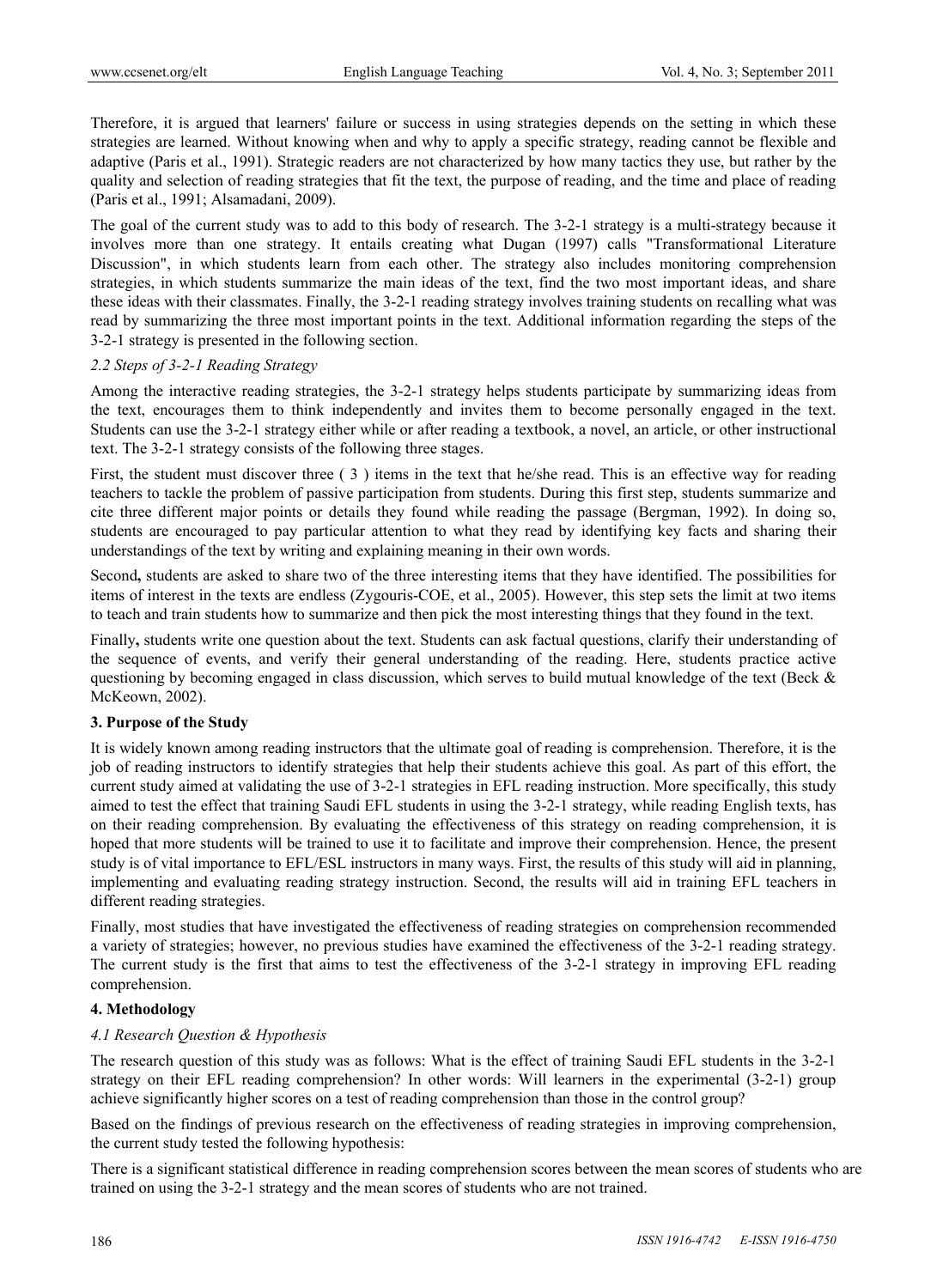## *4.2 Participants*

Participants in the current study were all enrolled at King Abdul-Aziz University (KAU). The total number of participants was 85, and they ranged between 18 and 23 years of age. Students were matched based on their scores on the proficiency test administered by the English Language Institute at KAU. They were classified as low-intermediate level. The sample was divided into four classes: two experimental, with a total of 42 students, and two control, with a total of 43 students. These four classes were assigned to the researcher, who taught them English using "North Star" series level 2. Experimental and control groups were randomly assigned by the researcher at the beginning of the semester.

## *4.3 Instruments*

The instruments used for data collection in this study were pre- and post-reading comprehension tests. The test, which was slightly beyond the students' comprehension level, was composed of two reading passages followed by 10 comprehension questions. The questions asked for main ideas (2), specific details (factual questions) (6), and a summary of the passages (2).

Reading comprehension is typically defined as constructing a mental representation (meaning) of textual information and its interpretation (Van Den Broek & Kremer, 2000). Aarnoutse and Van Leeuwe (2000) defined it as extracting meaning from written words, sentences, and texts. However, in the current study, the test measured students' comprehension level through measuring their ability to:

- Find the main idea of the passage correctly;
- Answer factual questions about the passage correctly;
- Recall and summarize the passages. The recall/summary question was given to students after they completed all of the previous questions and the teacher had collected their answers.

## *4.4 Reliability of the test*

The reliability of the reading test was measured by using the test-retest procedure. In the first week of the semester, the test was administered to a group of low-intermediate students who were enrolled in the same program but were not included in the study sample. Two weeks later, the same test was re-administered to the same group and proved to be highly reliable: Cronbach alpha =.84.

#### *4.5 Procedures*

The research took place in the period from January through March 2010. Pre-test data were collected at the beginning of the semester prior to the initiation of the intervention. Post-test data collection was conducted at the end of the six weeks, i.e., after the completion of the experimental intervention. The researcher first modeled the 3-2-1 strategy to the experimental group and ensured that each student understood how to use it effectively. There are three fundamental components of the 3-2-1 strategy. First, students summarize important points from text. Second, they share insights regarding the parts of the passages that are most interesting to them. Finally, students are given opportunities to ask questions about the text and discuss them with their peers.

These steps were fully explained and modeled to students in the experimental group until the researcher was confident that the students learned how to use them. Then, at the beginning of each regular reading class (typically 100 minutes in duration), students used the 3-2-1 strategy before approaching the book exercises. The class began with the teacher previewing the topic and then allowing the students to practice the 3-2-1 strategy. The students individually read, summarized, shared, and discussed the reading for 30 minutes and then completed the book exercises in small groups. With the control group, the researcher followed the directions in the teacher's manual. The control group class began with previewing the topic and new vocabulary. Then, students read silently. Finally, they completed the exercises in small groups.

#### **5. Results and Discussion**

Before performing the main statistical test to answer the research question, descriptive results were obtained to achieve a general understanding of the differences between the means of the two groups. Table 1 shows that the control group's mean pre-test score was 9.2 and the post-test score was 11.5. On the other hand, the experimental group's mean pre-test score was 9.8 and post-test score was 15.3.

These statistics indicate that there was a difference between the mean scores of the two groups. To determine the significance of this difference and to answer the research question (will learners in the experimental (3-2-1) group achieve significantly higher scores on a test of reading comprehension than those in the control group?), a one-way between-groups analysis of covariance was conducted to measure the effectiveness of the 3-2-1 reading strategy on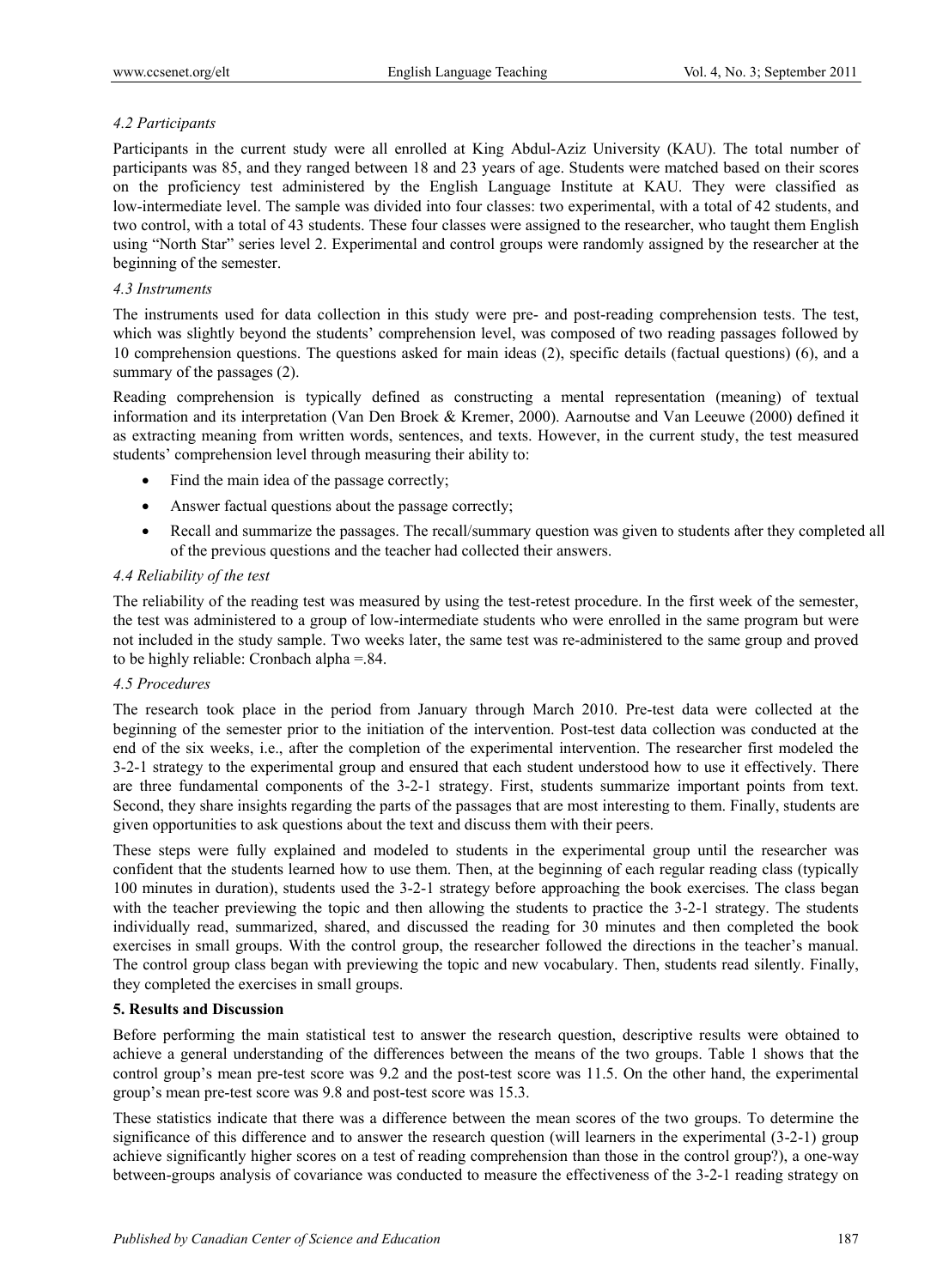students' reading comprehension. The independent variable was the 3-2-1- strategy, and the dependent variable consisted of students' scores on a reading comprehension test given to them after they were trained on how to use the strategy. Participants' scores on the pre-test were used as the covariate in this analysis.

The results of the ANCOVA (as shown in table 2) show that there was a significant difference between the mean scores of the two groups on post-reading test scores,  $F(1, 82) = 130.4$ ,  $p = .000$ , partial eta squared = .61. The partial eta squared value indicates that 61% of the variance in students' comprehension scores is explained by the use of the 3-2-1 strategy (independent variable).

To gain additional knowledge regarding the effect of using the 3-2-1 strategy on each aspect (type) of the reading comprehension questions (i.e., ability to find the main idea, answer factual questions, and summarize the reading text), the researcher conducted analyses at each comprehension question level. Before running an ANCOVA for each item, alpha was re-adjusted to .01 to avoid maximizing the probability of a type I error (Tabachnick & Fidell, 2007).

Table 3 shows the results of the ANCOVA for the first type of reading comprehension question (ability to find the main idea). The results indicate that there was a statistically significant gain in scores for the main idea questions, *F*  $(1, 82) = 32.02$ ,  $p = .000$ , partial eta squared = .28. This result suggests that students provided more correct answers to the main idea questions in the post-test than in the pre-test.

The results of the ANCOVA for the factual/details questions are shown in table 4 **.**Theses results show a strong effect of strategy use on the students' ability to answer questions about text details,  $F(1, 82) = 88.23$ ,  $P = .000$ , partial eta squared = .52. The value of the partial eta squared indicates that 52% of students' ability to answer details/factual questions can be explained by the use of the 3-2-1 strategy. One explanation for this strong effect is that students used the discussion time to determine their understanding (comprehension) and utilized questions to strengthen this understanding.

Finally, table 5 shows the results of the ANCOVA for the summary questions. The results indicate that there was no statistically significant effect of the strategy used on the students' ability to summarize the text,  $F(1, 82) = 0.03$ , *p* = .870, partial eta squared = .00. This result can be explained by the fact that the ability to summarize a text is dependent on more than just understanding the text. Many other variables, such as the students' ability to express their understanding in writing and to recall what they read, can impact this process.

To conclude these findings, it is obvious that the main idea questions and the details/factual questions were highly influenced by the use of the 3-2-1 strategy (especially the second type). However, the students' ability to summarize the text was not influenced by the independent variable (3-2-1 strategy use). Thus, these findings indicate significant improvement in students' general reading comprehension as a result of the use of the 3-2-1 strategy. The results of this study are supported by both theoretical and empirical findings from previous research studies. The observed differences in the students' reading comprehension confirm the findings of previous studies in both L1 and L2 reading, which have demonstrated that reading strategy instruction improves reading comprehension and performance.

The findings also confirm that the 3-2-1 strategy helps students become engaged with the text by maximizing their metacognitive monitoring skills. Students in the experimental group had time to think about their comprehension of the text before they began answering the questions. On the contrary, students in the control group were instructed to read the text and then to answer the questions without pausing, thinking about their comprehension, questioning, and summarizing the most important points in the text.

These findings have important pedagogical implications. EFL teachers are encouraged to devote sufficient time for students to interact, manipulate ideas, and express their understanding of the text. Students should also have time to discuss their understanding with their peers. This discussion helps raise their awareness of their comprehension, determine their level of comprehension, and self-correct their mistakes.

## **6. Conclusion**

The current study aimed to test the effect of using the 3-2-1 strategy on EFL students' reading comprehension. In this study, reading comprehension was evaluated by measuring the students' ability to identify the main idea of the passage correctly, answer factual questions correctly, and recall and summarize the passages. Based on daily observations throughout the six weeks of instruction and the quantitative results of this study, it is suggested that the 3-2-1 strategy gave students the opportunity to pause, read and review the texts. It required students to consider what they had learned and to process the information they had been exposed to during the lesson. Moreover, when students apply this strategy to their learning, they automatically synthesize information and formulate questions regarding the topic of study. Therefore, this study calls for a greater focus on teaching metacognitive reading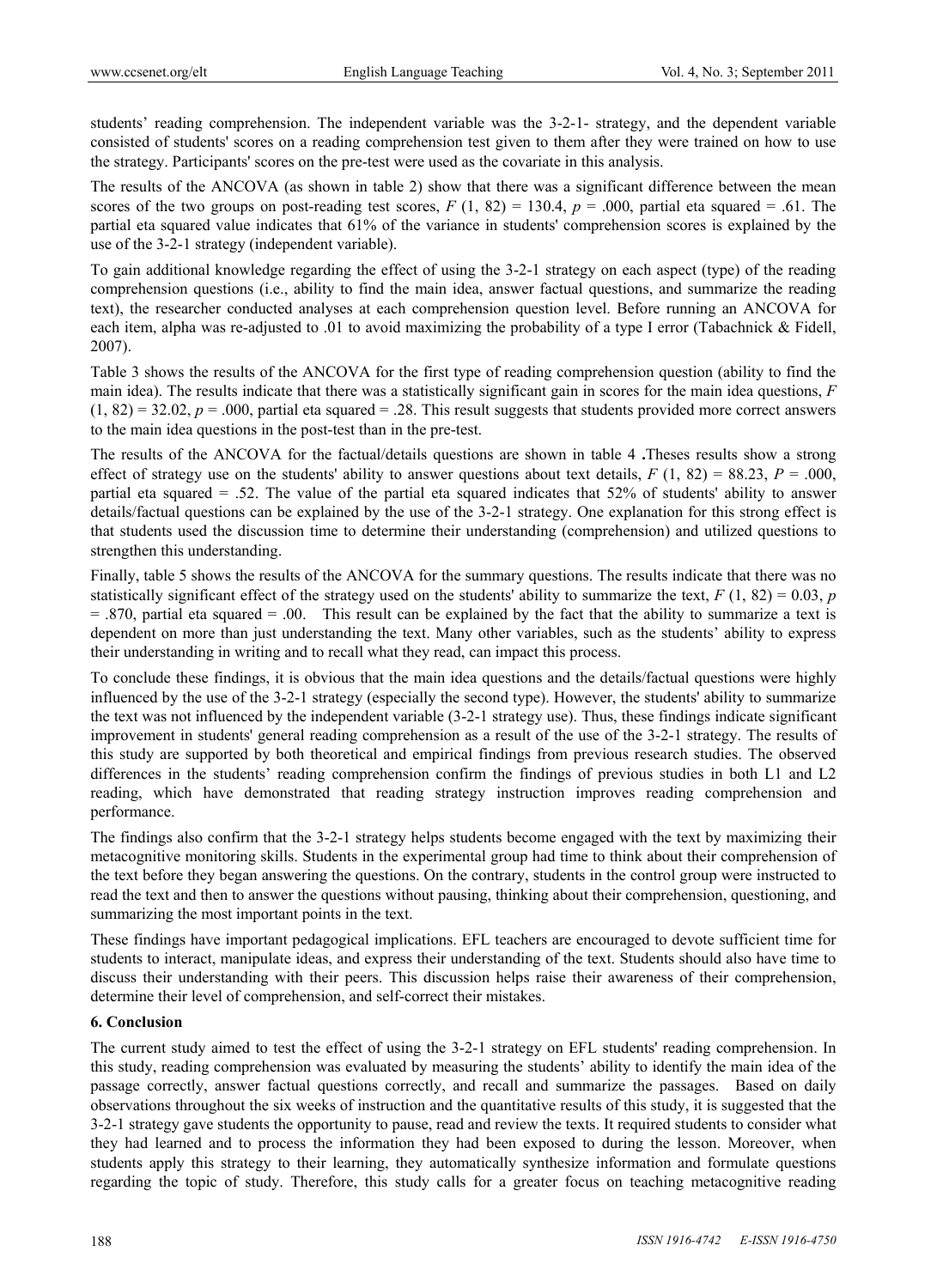strategies to EFL students to increase the awareness of their comprehension and their ability to self-regulate their learning.

#### **References**

Aarnoutse, C. , & Van Leeuwe, J. (2000). Development of poor and better readers during the primary school. *Educational Research and Evaluation*, 6, 251–278, doi: 10.1076/1380-3611(200009)6:3;1-A;FT251, http://dx.doi.org/10.1076/1380-3611(200009)6:3;1-A;FT251

Alsamadani, H. (2009). The Relationship between Saudi EFL College-Level Students' Use of Reading Strategies and Their EFL Reading Comprehension. Unpublished dissertation: Ohio University, USA

Baker, L., & Brown, A.L. (1984). Metacognitive skills in reading. In P.D. Pearson (Ed.), Handbook of reading research ( pp. 353-394). New York: Longman.

Beck, I. & McKeown, M. (2002). Questioning the author: Making sense of social studies. *Educational Leadership.*  60(3), 44-47.

Bergman, J. (1992). Teaching at-risk learners to read strategically. *Educational Leadership,* 50(4), 19-23

Brown, H. (2001). Teaching by principles: An interactive approach to language pedagogy. Beijing: Foreign Language Teaching and Research Press, 291-296.

Carrell, P. (1989). *Interactive approaches to second language reading*. Cambridge: Cambridge University Press, 1-3; 73-77.

Dugan, J. (1997). Transactional literature discussions: Engaging students in the appreciation and understanding of literature. *The Reading Teacher*, *51*, 86–96.

Garner, R. (1987). Metacognition and reading comprehension. Norwood, NJ: Ablex.

Goodman, K. (1967). Reading: A psycholinguistic guessing game. Journal of the Reading Specialist, 6, 126- 135, doi:10.1080/19388076709556976, http://dx.doi.org/10.1080/19388076709556976

Goodman, K., (1994). Reading, Writing, and Written Texts: A Transactional Sociolinguistic View. In R.B. Ruddell, M.R. Ruddell, & H. Singer (eds.), *Theoretical models and processes of reading* ( pp. 1093-1130). Newark, : International Reading Association.

Gough, P. (1972). One second of reading. In J. Kavanagh and I. Mattingly (Eds.), *Language by ear and by eye* (pp. 331-358). Cambridge: MIT press.

Grabe, W. (1991). Current developments in second language reading research. TESOL Quarterly, 25, (3), 375-406, doi:10.2307/3586977, http://dx.doi.org/10.2307/3586977

Houtveen, A. & Van de Grift, J. (2007). Effects of metacognitive strategy instruction and instruction time on reading comprehension. *School Effectiveness and School Improvement,18*(2), 173-190, doi:10.1080/09243450601058717, http://dx.doi.org/10.1080/09243450601058717.

Mikulechy, B. (1990). A *short course in teaching reading skills*. Reading, MA: Addison-Wesley, 16-25.

Nunan, D. (1999). *Second language teaching and learning*. Boston, MA: Heinle & Heinle.

Paris, S. , Wasik, B. & Turner, J. (1991). The development of strategic readers. In P.D. Pearson, R. Barr, M.L. Kamil & P. Mosenthal. (eds.). Handbook of reading research (1), ( pp.609-640). New York: Longman.

Paris, S. , Lipson, M. & Wixson, K. (1983). Becoming a strategic reader. *Contemporary educational Psychology*. 8(3), 293-316, doi:10.1016/0361-476X(83)90018-8, http://dx.doi.org/10.1016/0361-476X(83)90018-8.

Rumelhart, D. (1994). Toward an interactive model of reading. In R. Rudell, M. R. Rudell, & Singer (Eds.), *Theoretical models and processes of reading* (pp. 864 - 894). Newark, DA: International Reading Association.

Sheorey, R. & Mokhtari, K. (2001). Differences in the metacognitive awareness of reading strategies among native and non-native readers. *System*. Vol. 29, pp 431-449, doi:10.1016/S0346-251X(01)00039-2, http://dx.doi.org/10.1016/S0346-251X(01)00039-2.

Smith, F. (1971). *Understanding reading: A psycholinguistic analysis of reading and learning to read*. New York: Holt, Rinehart and Winston.

Tabachnick, B. & Fidell, (2007). *Using multivariate statistics* (5<sup>th</sup> ed.). Boston: Pearson Education.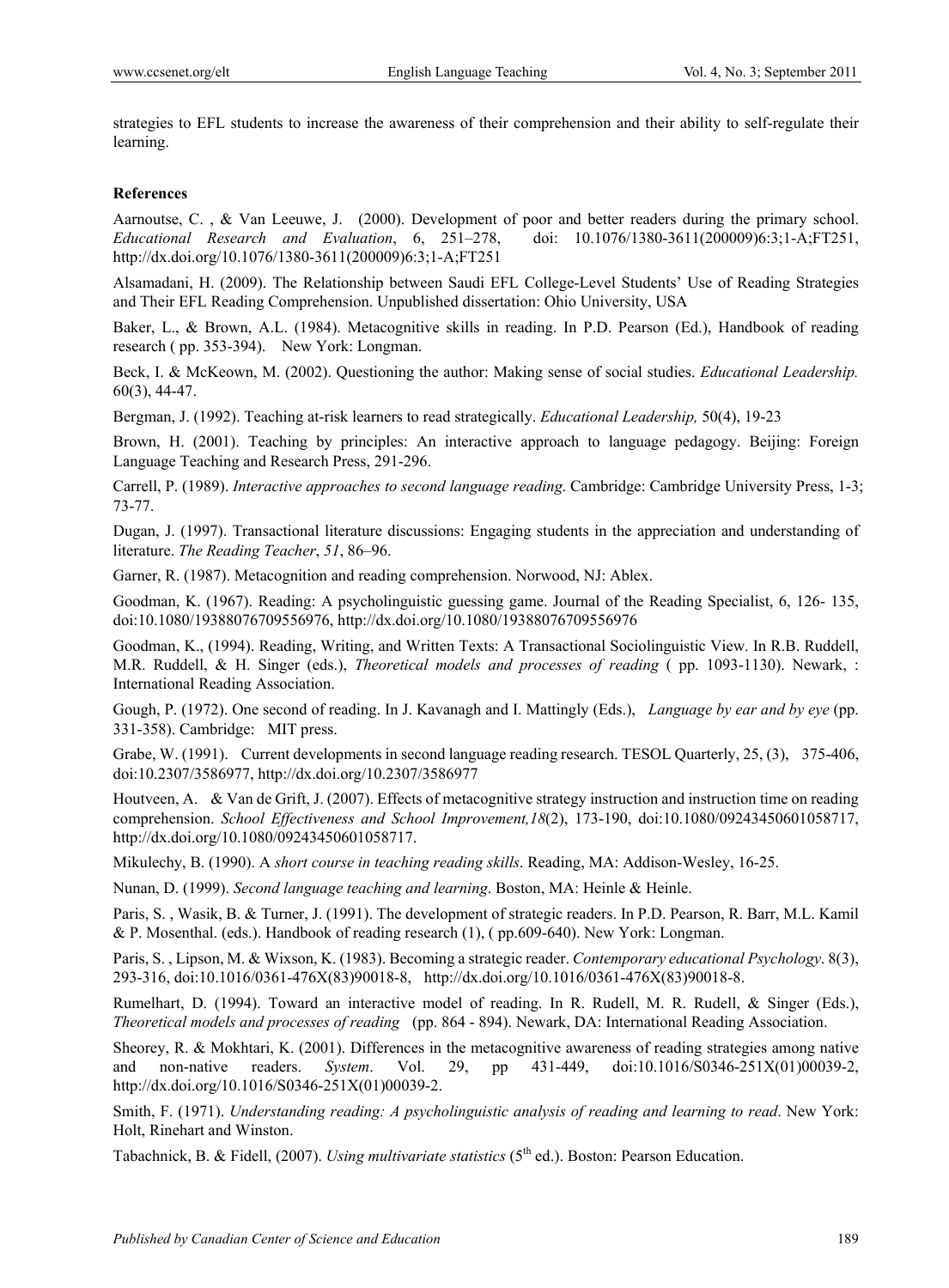Vacca, R. , & Vacca, J. (2005). *Content area reading: Literacy and learning across the curriculum* (8th ed.). Boston, MA: Pearson Education.

Van Den Broek, P., & Kremer, K. (2000). The mind in action: What it means to comprehend during reading. In B. M. Taylor, M. F. Graves & P. Van Den Broek (Eds.), *Reading for meaning. Fostering comprehension in the middle grades* (pp. 1–31). New York: Teachers College Press.

Wilhelm, K. & Li, H. (2008). Exploring pedagogical reasoning: Reading strategy instruction from two teachers' perspectives. *The Reading Matrix*. 8 (1) 96-110.

Zygouris-COE, V., Wiggins, M., & Smith, L. (2005). Engaging students with the text: the 3-2-1 strategy. *The Reading Teacher*. 58 ( 4 ), 381-384.

| Group        | Mean                      | Std. Dev.                   | N  |
|--------------|---------------------------|-----------------------------|----|
| Experimental | Pre: $9.83$<br>Post:15.28 | Pre: $2.85$<br>Post: $2.68$ | 42 |
| Control      | Pre: $9.21$<br>Post:11.47 | Pre: $2.66$<br>Post: 2.71   | 43 |

Table 1. Means and Standard Deviations of Pre and Post-test

|--|

| Source             | df | Mean Square |        | Sig  | Partial Eta Squa |
|--------------------|----|-------------|--------|------|------------------|
| Corrected<br>Model |    | 391.728     | 230.56 | .000 | .849             |
| Intercept          |    | 184.237     | 108.43 | .000 | .569             |
| Pre-test           |    | 465.716     | 274.10 | .000 | .770             |
| Group              |    | 221.553     | 130.40 | .000 | .614             |

R Squared = .849 (Adjusted R Squared = .845)

Computed using  $alpha = .05$ 

#### Table 3. Tests of Between-Subjects Effects (Question 1)

| Source      | df | Mean Square |       | Sig  | Partial Eta Squar |
|-------------|----|-------------|-------|------|-------------------|
| Corrected   |    |             |       |      |                   |
| Model       |    | 29.62       | 24.30 | .000 | .37               |
| Intercept   |    | 16.55       | 13.57 | .000 | .14               |
| Pre-test Q1 |    | 13.26       | 10.88 | .000 | .12               |
| Group       |    | 39.04       | 32.02 | .000 | .28               |

R Squared = .372 (Adjusted R Squared = .357)

Computed using  $alpha = .01$